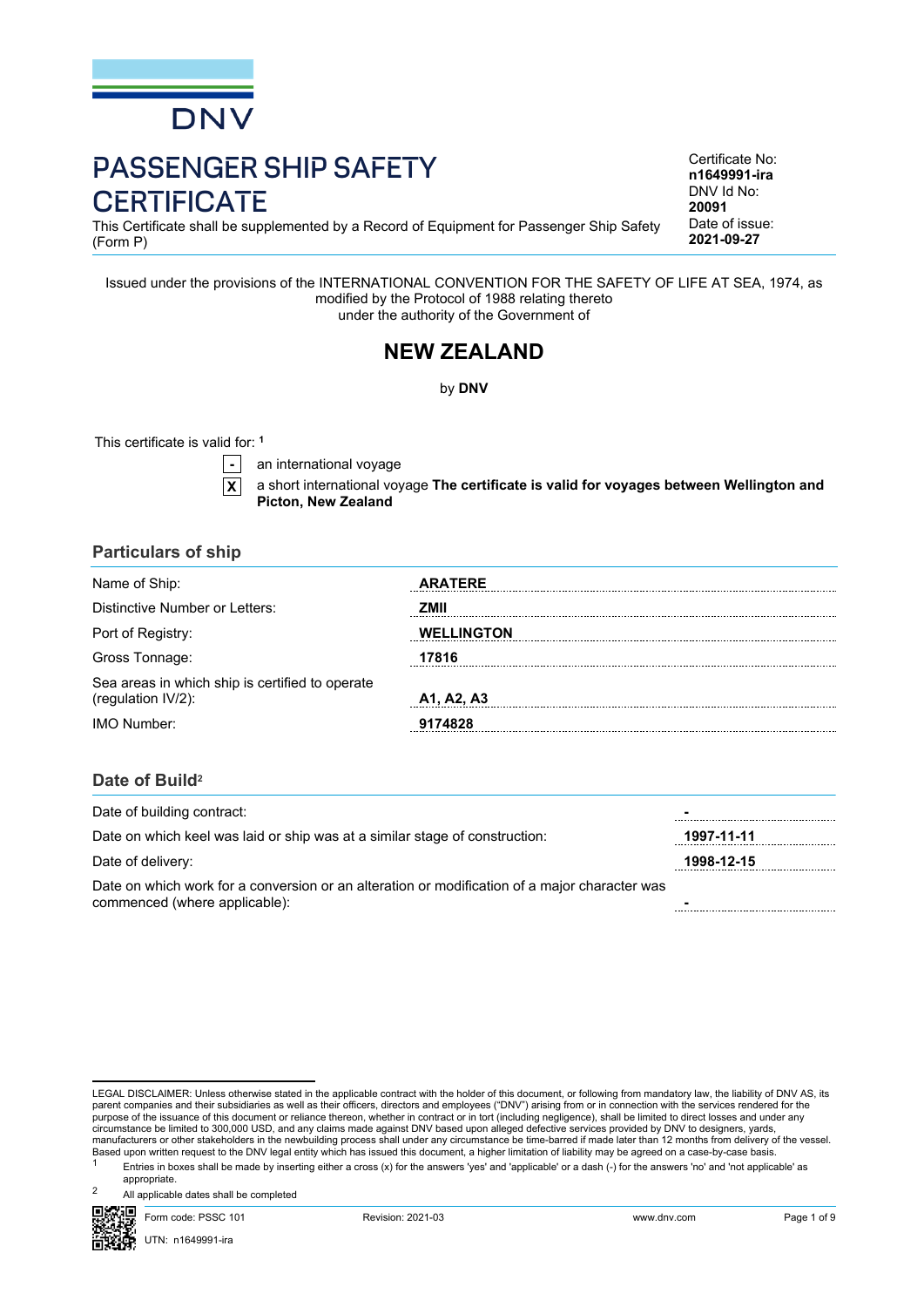

## **This is to certify:**

- 1. That the ship has been surveyed in accordance with the requirements of regulation I/7 of the Convention.
- 2. That the survey showed that:
	- 2.1 the ship complied with the requirements of the Convention as regards:
		- .1 the structure, main and auxiliary machinery, boilers and other pressure vessels;
		- .2 the watertight subdivision arrangements and details;
		- .3 the following subdivision load lines:

| P1                                                                                                        | 1862              | $\overline{\phantom{0}}$<br>$\overline{\phantom{0}}$                                                    |
|-----------------------------------------------------------------------------------------------------------|-------------------|---------------------------------------------------------------------------------------------------------|
| Subdivision load lines assigned and<br>marked on the ship's side at amidships<br>(regulation II-1/13) $3$ | Freeboard<br>(mm) | To apply when the spaces in which<br>passengers are carried include the<br>following alternative spaces |

- 2.2 the ship complied with part G of chapter II-1 of the Convention using as fuel/N.A.<sup>[4](#page-1-0)</sup>
- 2.3 the ship complied with the requirements of the Convention as regards structural fire protection, fire safety systems and appliances and fire control plans;
- 2.4 the life-saving appliances and the equipment of lifeboats, liferafts and rescue boats were provided in accordance with the requirements of the Convention;
- 2.5 the ship was provided with a line-throwing appliance and radio installations used in life-saving appliances in accordance with the requirements of the Convention;
- 2.6 the ship complied with the requirements of the Convention as regards radio installations;
- 2.7 the functioning of the radio installations used in life-saving appliances complied with the requirements of the Convention:
- 2.8 the ship complied with the requirements of the Convention as regards shipborne navigational equipment, means of embarkation for pilots and nautical publications;
- 2.9 the ship was provided with lights, shapes, means of making sound signals and distress signals in accordance with the requirements of the Convention and the International Regulations for Preventing Collisions at Sea in force;
- 2.10 in all other respects the ship complied with the relevant requirements of the Convention;
- <span id="page-1-0"></span>2.11 the ship was not 4 subjected to an alternative design and arrangements in pursuance of regulation(s) II-1/55 / II-2/17 / III/38 [4](#page-1-0) of the Convention;
- 2.12 a document of approval of alternative design and arrangements for machinery and electrical installations/fire protection/life-saving appliances and arrangements <sup>[4](#page-1-0)</sup> is not <sup>4</sup> appended to this Certificate.
- 3. That an Exemption Certificate has been issued **<sup>X</sup>** <sup>1</sup> **ref. to List of Limitations and Exemptions**

<sup>3</sup> For ships constructed before 1 January 2009, the applicable subdivision notation "C.1, C.2 and C.3" should be used.

<sup>4</sup> Delete as appropriate.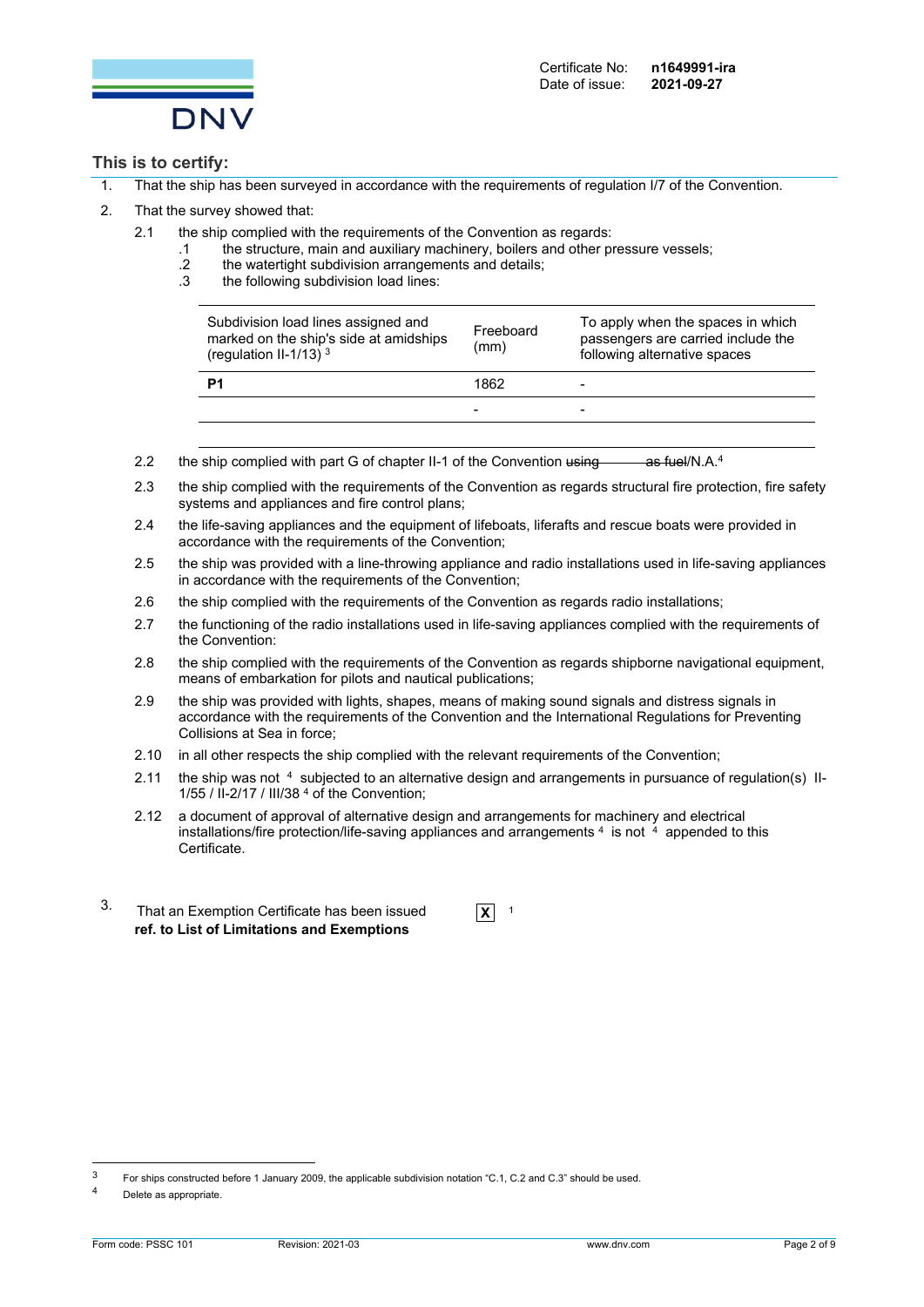

This Certificate is valid until: **2022-09-09**.

Completion date of survey on which this Certificate is based: **2021-07-12**



for **DNV**

This document is signed electronically in accordance with IMO<br>FAL.5/Circ.39/Rev.2. Validation and authentication can be obtained from<br>trust.dnv.com by using the Unique Tracking Number (UTN): n1649991-ira and ID: 20091

**Craig Birdsall**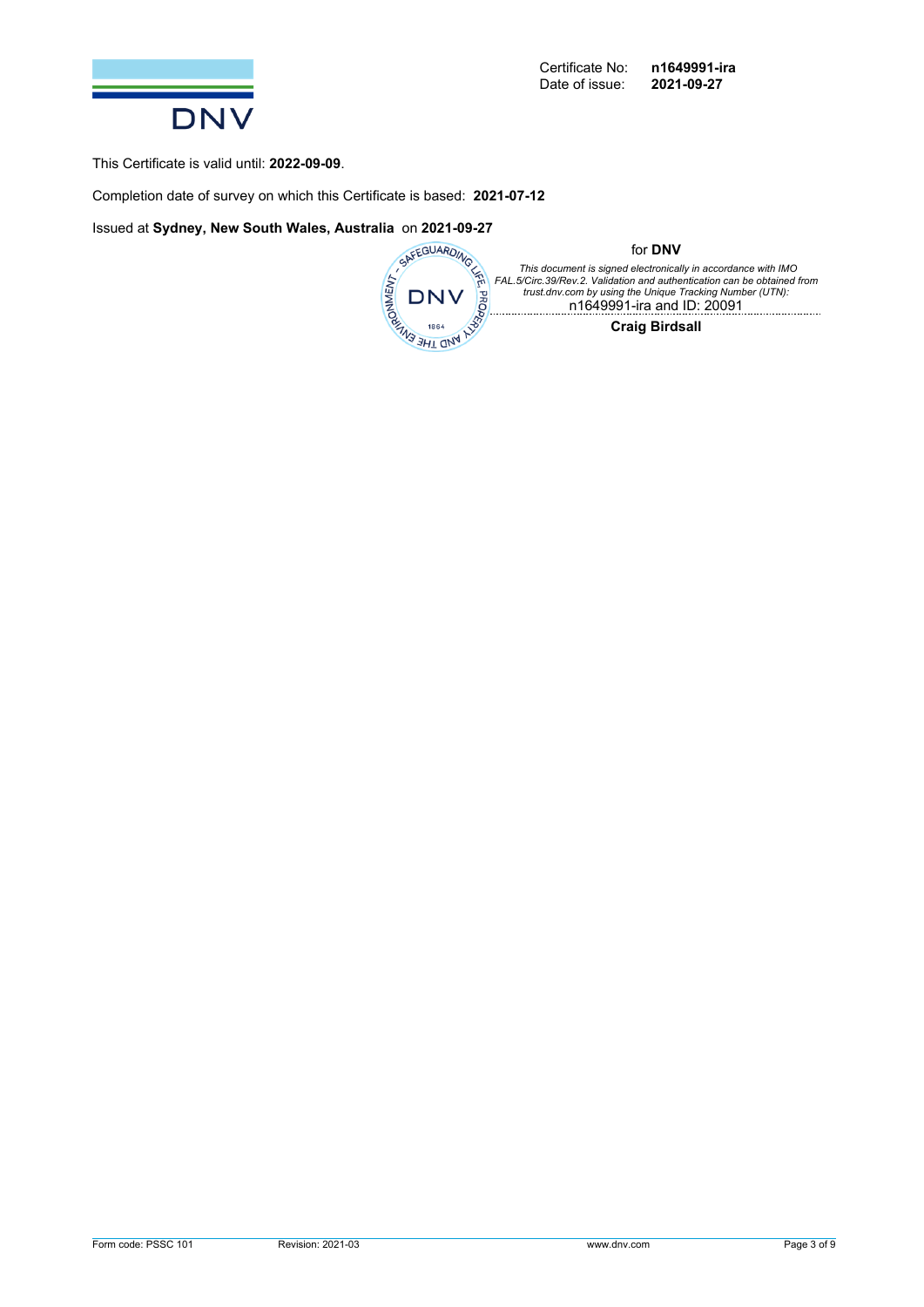

## **Endorsement where the renewal survey has been completed and regulation I/14(d) applies**

|                |                                                                                  | <b>ERC</b>                                                                                                    |
|----------------|----------------------------------------------------------------------------------|---------------------------------------------------------------------------------------------------------------|
|                | accordance with regulation I/14(d) of the Convention, be accepted as valid until | The ship complies with the relevant requirements of the Convention, and this Certificate shall, in            |
|                | Place:                                                                           | Date:                                                                                                         |
|                |                                                                                  |                                                                                                               |
| Stamp          |                                                                                  |                                                                                                               |
|                | a period of grace where regulation I/14(e) or I/14(f) applies                    | Endorsement to extend the validity of the Certificate until reaching the port of survey or for<br>EEV         |
| as valid until |                                                                                  | This Certificate shall, in accordance with regulation $1/14(e)$ or $1/14(f)^4$ of the Convention, be accepted |
|                | Place:                                                                           | Date:                                                                                                         |
|                |                                                                                  | Signature:                                                                                                    |

**Stamp**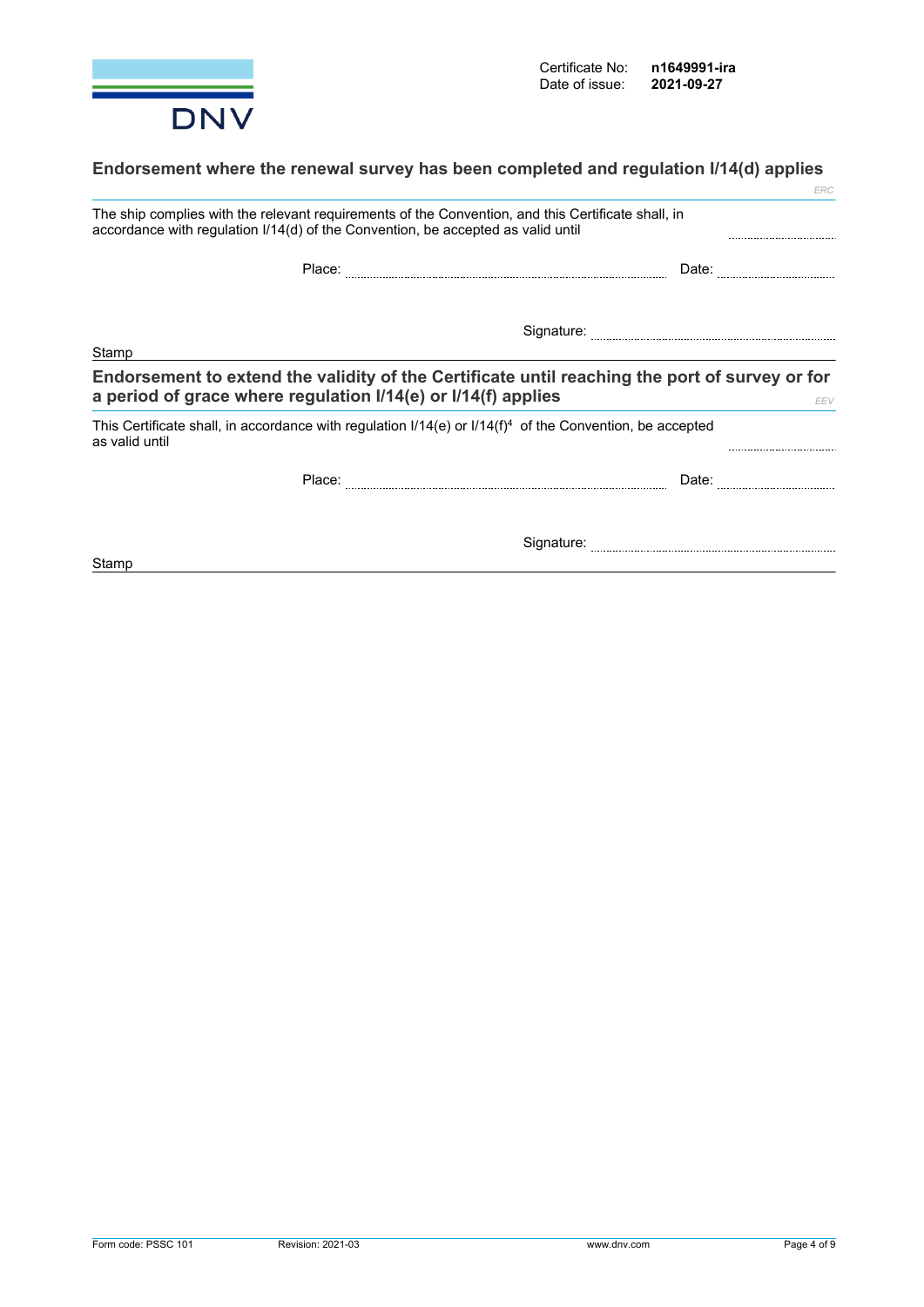

## RECORD OF EQUIPMENT FOR PASSENGER SHIP SAFETY **(FORM P)**

#### **This Record shall be permanently attached to the Passenger Ship Safety Equipment Certificate**

Record of Equipment for Compliance with the INTERNATIONAL CONVENTION FOR THE SAFETY OF LIFE AT SEA, 1974, as amended.

## **1 Particulars of ship**

| Name of Ship:                                                                                 | <b>ARATERE</b> |
|-----------------------------------------------------------------------------------------------|----------------|
| Distinctive Number or Letters:                                                                | 7MII           |
| Number of passengers for which certified:                                                     | 650            |
| Minimum number of persons with required<br>qualifications to operate the radio installations: |                |

### **2 Details of life-saving appliances**

|                | Total number of persons for which life-saving appliances are provided |                                                                                         | 720       |                       |
|----------------|-----------------------------------------------------------------------|-----------------------------------------------------------------------------------------|-----------|-----------------------|
|                |                                                                       |                                                                                         | Port side | <b>Starboard side</b> |
| $\overline{2}$ |                                                                       | Total number of lifeboats                                                               | 1         | 1                     |
|                | 2.1                                                                   | Total number of persons accommodated by them                                            | 120       | 120                   |
|                | 2.2                                                                   | Number of partially enclosed lifeboats (regulation III/21 and LSA<br>Code, Section 4.5) |           |                       |
|                | 2.3                                                                   | Number of self-righting partially enclosed lifeboats (regulation<br>$III/43)^5$         |           |                       |
|                | 2.4                                                                   | Number of totally enclosed lifeboats (regulation III/21 and LSA<br>Code, Section 4.6)   |           | 1                     |
|                | 2.5                                                                   | Other lifeboats                                                                         |           |                       |
|                | 2.5.1                                                                 | Number                                                                                  |           |                       |
|                | 2.5.2                                                                 | Type                                                                                    |           |                       |
| 3              |                                                                       | Number of motor lifeboats (incl. in the total lifeboats shown above)                    | 2         |                       |
|                | 3.1                                                                   | Number of lifeboats fitted with searchlights                                            | 2         |                       |
| 4              |                                                                       | Number of rescue boats                                                                  | 2         |                       |
|                | 4.1                                                                   | Number of boats which are included in the total lifeboats shown<br>above                |           |                       |
|                | 4.2                                                                   | Number of boats which are fast rescue boats                                             |           |                       |

<sup>5</sup> Refer to the 1983 amendments to SOLAS (MSC.6(48)), applicable to ships constructed on or after 1 July 1986, but before 1 July 1998.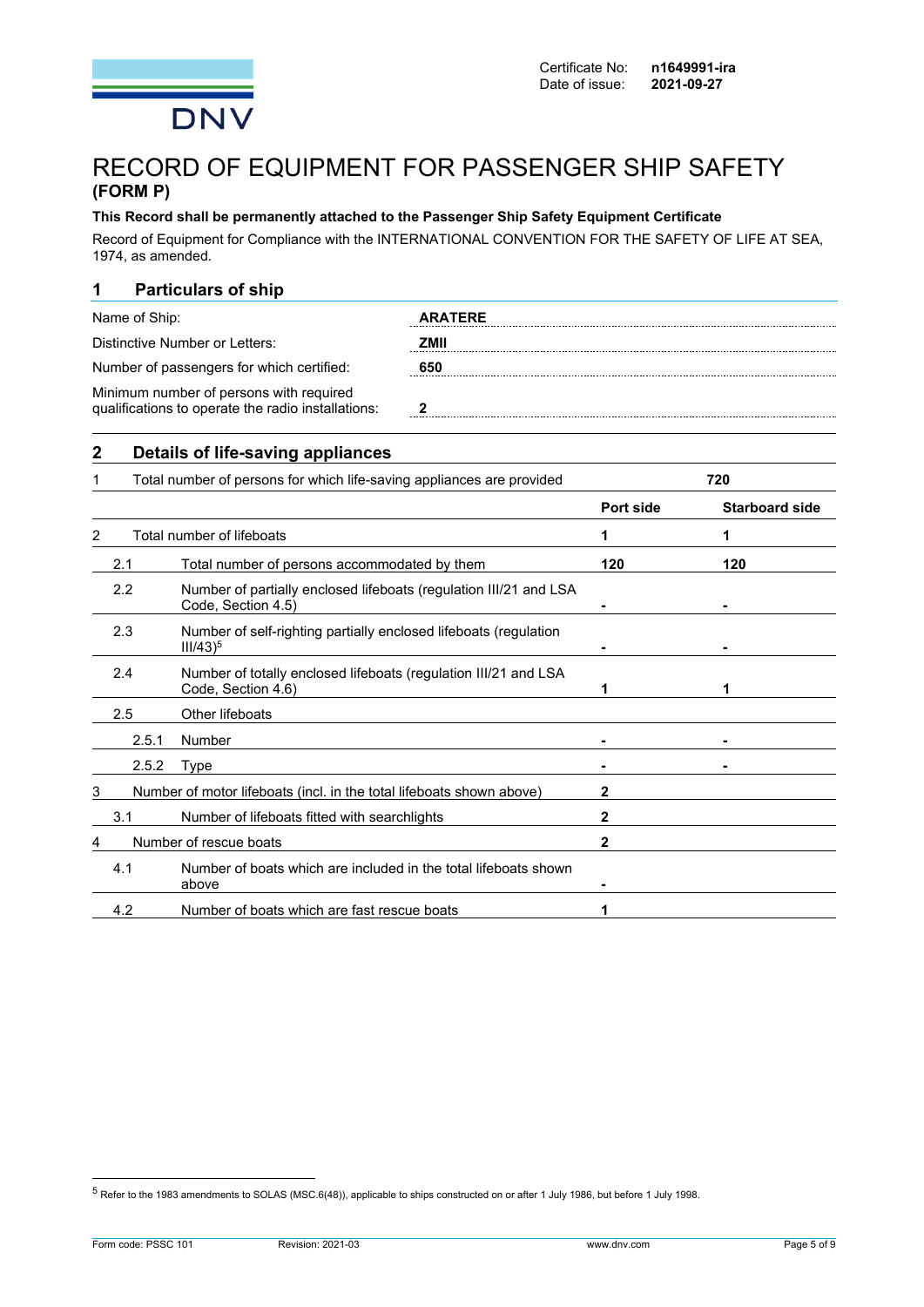

| 5     | Liferafts                                                       |                          |
|-------|-----------------------------------------------------------------|--------------------------|
| 5.1   | Those for which approved launching appliances are required      |                          |
| 5.1.1 | Number of liferafts                                             |                          |
| 5.1.2 | Number of persons accommodated by them                          |                          |
| 5.2   | Those for which approved launching appliances are not required  |                          |
| 5.2.1 | Number of liferafts                                             | 6                        |
| 5.2.2 | Number of persons accommodated by them                          | 506                      |
| 6     | Number of Marine Evacuation Systems (MES)                       | $\mathbf{2}$             |
| 6.1   | Number of liferafts served by them                              | $\mathbf 2$              |
| 6.2   | Number of persons accommodated by them                          | 202                      |
|       | <b>Buoyant apparatus</b>                                        |                          |
| 7.1   | Number of apparatus                                             |                          |
| 7.2   | Number of persons capable of being supported                    | $\blacksquare$           |
| 8     | Number of lifebuoys                                             | 18                       |
| 9     | Number of lifejackets (Total)                                   | 843                      |
| 9.1   | Adults                                                          | 783                      |
| 9.2   | Children                                                        | 60                       |
| 9.3   | Infant                                                          | 27                       |
| 10    | Immersion suits                                                 |                          |
| 10.1  | Total number                                                    | 6                        |
| 10.2  | Number of suits complying with the requirements for lifejackets | $\overline{\phantom{a}}$ |
| 11    | Number of anti-exposure suits                                   | $\blacksquare$           |
| 12    | Number of thermal protective aids*                              |                          |
| 13    | Radio installations used in life-saving appliances              |                          |
| 13.1  | Number of search and rescue locating devices                    |                          |
|       | 13.1.1 Radar search and rescue transponders (SART)              | $\mathbf{2}$             |
|       | 13.1.2 AIS search and rescue transmitters (AIS-SART)            |                          |
| 13.2  | Number of two-way VHF radiotelephone apparatus                  | 3                        |

<sup>\*)</sup> Excluding those required by LSA Code, paragraphs 4.1.5.1.24, 4.4.8.31 and 5.1.2.2.13.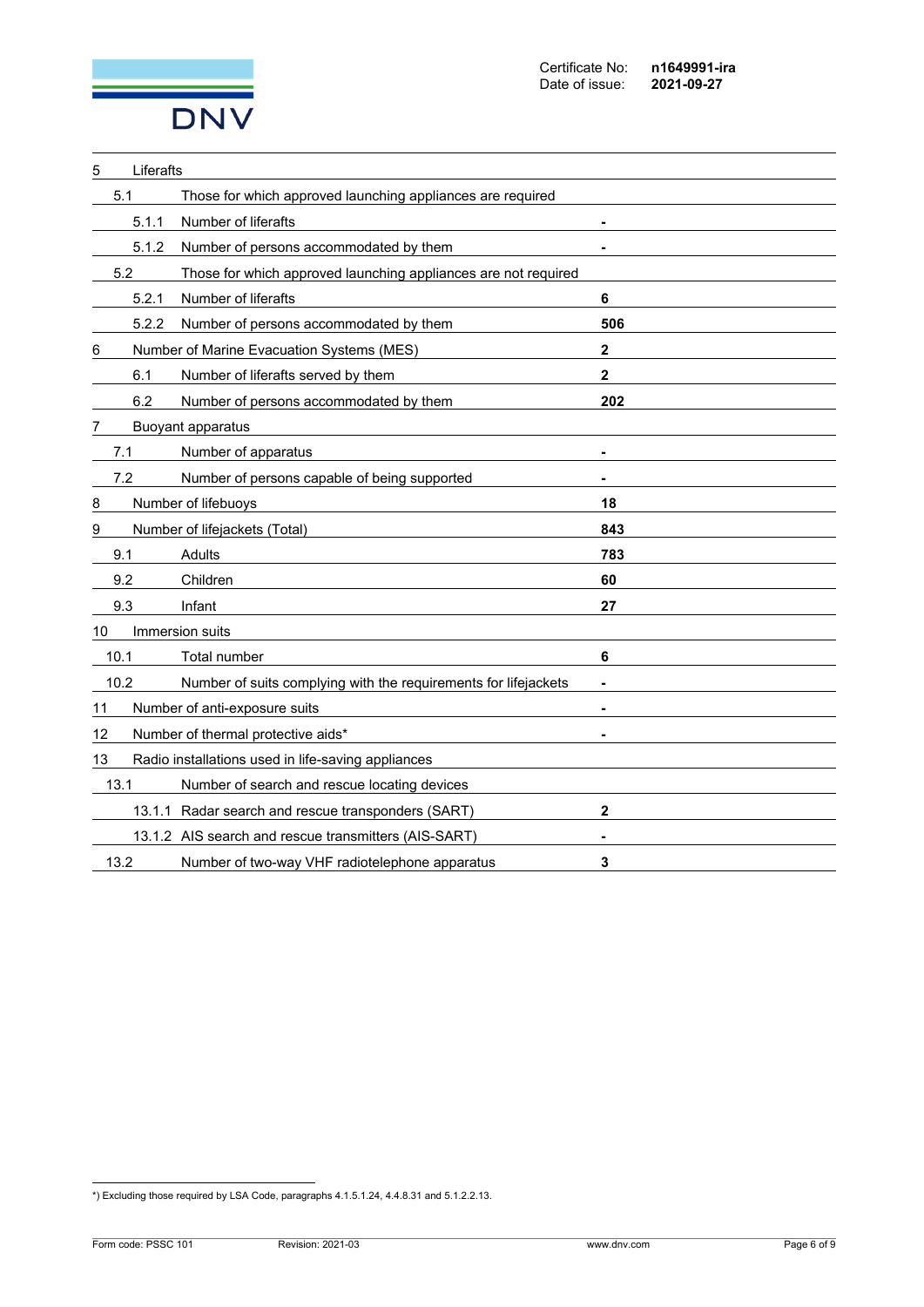

| 3. |                                          | <b>Details of radio facilities</b>                                                        | <b>Actual Provision</b> |
|----|------------------------------------------|-------------------------------------------------------------------------------------------|-------------------------|
| 1  | Primary systems                          |                                                                                           |                         |
|    | 1.1                                      | VHF radio installations                                                                   |                         |
|    | 1.1.1                                    | DSC encoder                                                                               | <b>Provided</b>         |
|    | 1.1.2                                    | DSC watch receiver                                                                        | <b>Provided</b>         |
|    | 1.1.3                                    | Radiotelephony                                                                            | <b>Provided</b>         |
|    | 1.2                                      | MF radio installation                                                                     |                         |
|    | 1.2.1                                    | DSC encoder                                                                               | <b>Provided</b>         |
|    | 1.2.2                                    | DSC watch receiver                                                                        | <b>Provided</b>         |
|    | 1.2.3                                    | Radiotelephony                                                                            | <b>Provided</b>         |
|    | 1.3                                      | MF/HF radio installation                                                                  |                         |
|    | 1.3.1                                    | DSC encoder                                                                               | ۰                       |
|    | 1.3.2                                    | DSC watch receiver                                                                        |                         |
|    | 1.3.3                                    | Radiotelephony                                                                            | $\blacksquare$          |
|    | 1.3.4                                    | Direct-printing telegraphy                                                                |                         |
|    | 1.4                                      | Recognized mobile satellite service ship earth station                                    |                         |
|    | 1.4.1                                    | <b>Inmarsat SES</b>                                                                       | <b>Provided</b>         |
|    | 1.4.2                                    | <b>IRIDIUM SES</b>                                                                        |                         |
| 2  |                                          | Secondary means of alerting                                                               | Provided                |
| 3  |                                          | Facilities for reception of maritime safety information                                   |                         |
|    | 3.1                                      | <b>NAVTEX</b> receiver                                                                    |                         |
|    | 3.2                                      | <b>EGC</b> receiver                                                                       | <b>Provided</b>         |
|    | 3.3                                      | HF direct-printing radiotelegraph receiver                                                |                         |
| 4  |                                          | Satellite EPIRB                                                                           |                         |
|    | 4.1                                      | COSPAS-SARSAT                                                                             | Provided                |
| 5  | <b>VHF EPIRB</b>                         |                                                                                           |                         |
| 6  | Ship's search and rescue locating device |                                                                                           |                         |
|    | 6.1                                      | Radar search and rescue transponder (SART)                                                | <b>Provided</b>         |
|    | 6.2                                      | AIS search and rescue transmitter (AIS-SART)                                              |                         |
| 4  |                                          | Methods used to ensure availability of radio facilities<br>(regulations IV/15.6 and 15.7) | <b>Actual Provision</b> |
|    | 4.1                                      | Duplication of equipment<br>(second VHF and second Inmarsat provided)                     | Yes                     |

4.2 Shore-based maintenance **Yes** 4.3 At-sea maintenance capability **-**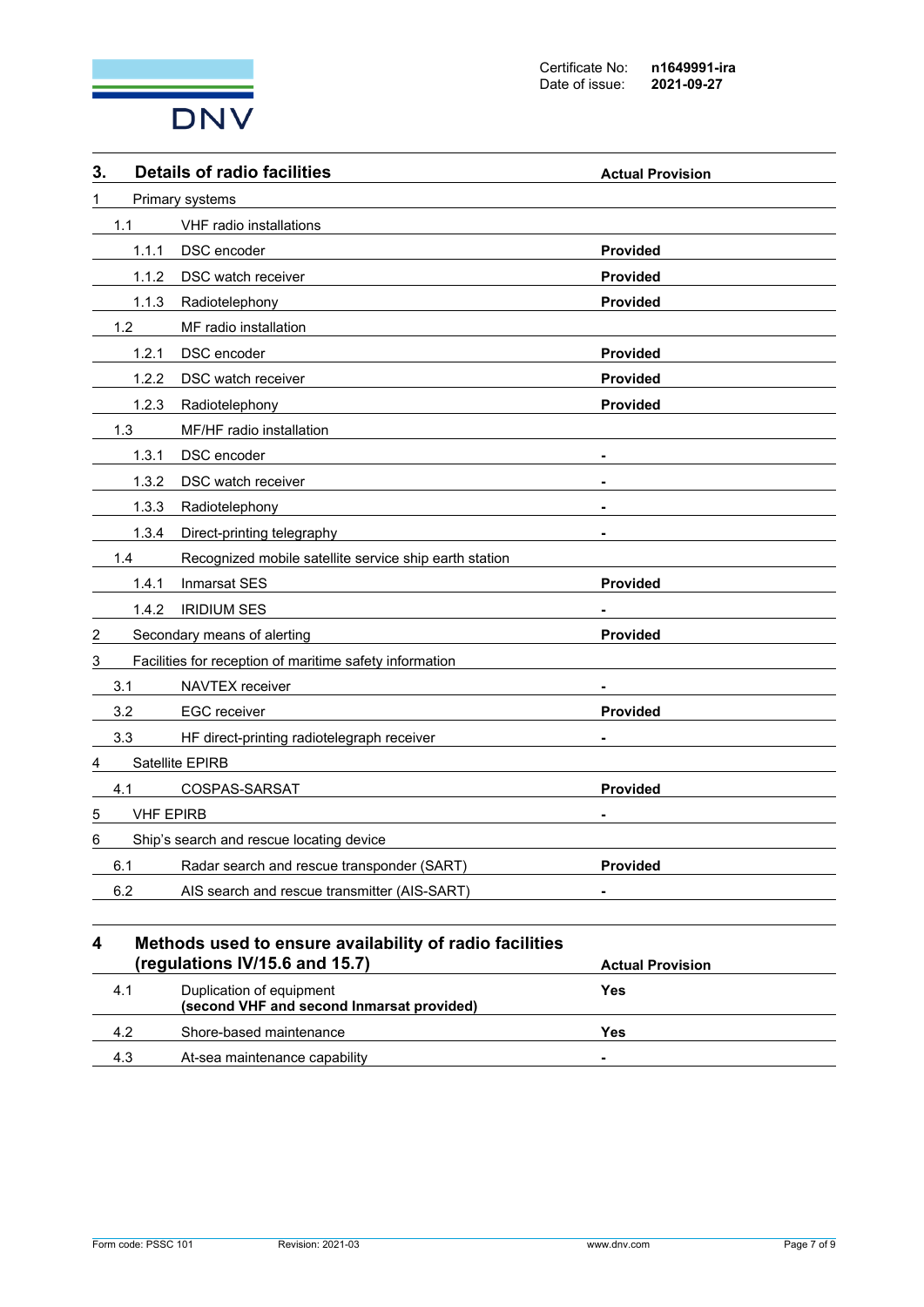

| 5   | Details of navigation systems and equipment                                                         | <b>Actual Provision</b>  |
|-----|-----------------------------------------------------------------------------------------------------|--------------------------|
| 1.1 | Standard magnetic compass *                                                                         | <b>Provided</b>          |
| 1.2 | Spare magnetic compass *                                                                            |                          |
| 1.3 | Gyro compass *                                                                                      | <b>Provided</b>          |
| 1.4 | Gyro compass heading repeater *                                                                     | <b>Provided</b>          |
| 1.5 | Gyro compass bearing repeater *                                                                     | <b>Provided</b>          |
| 1.6 | Heading or track control system *                                                                   | <b>Provided</b>          |
| 1.7 | Pelorus or compass bearing device *                                                                 | <b>Provided</b>          |
| 1.8 | Means of correcting heading and bearings                                                            | <b>Provided</b>          |
| 1.9 | Transmitting heading device (THD) *                                                                 |                          |
| 2.1 | a) Nautical charts                                                                                  | <b>Provided</b>          |
|     | b) Electronic Chart Display and Information System (ECDIS)                                          | <b>Provided</b>          |
| 2.2 | Back-up arrangements for ECDIS                                                                      | Provided by paper charts |
| 2.3 | Nautical publications                                                                               | <b>Provided</b>          |
| 2.4 | Back-up arrangement for electronic nautical publications                                            | <b>Provided</b>          |
| 3.1 | a) Receiver for global navigation satellite system *                                                | <b>Provided</b>          |
|     | b) Receiver for terrestrial navigation system *                                                     |                          |
|     | c) Multi-system shipborne radionavigation receiver *                                                |                          |
| 3.2 | 9 GHz radar *                                                                                       | <b>Provided</b>          |
| 3.3 | Second radar:                                                                                       |                          |
|     | a) 3 GHz *                                                                                          | <b>Provided</b>          |
|     | b) $9$ GHz $*$                                                                                      |                          |
| 3.4 | Automatic radar plotting aid (ARPA) *                                                               | <b>Provided</b>          |
| 3.5 | Automatic tracking aid *                                                                            |                          |
| 3.6 | Second automatic tracking aid *                                                                     |                          |
| 3.7 | Electronic plotting aid *                                                                           |                          |
| 4.1 | Automatic identification system (AIS)                                                               | <b>Provided</b>          |
| 4.2 | Long-range identification and tracking (LRIT) system                                                | <b>Provided</b>          |
| 5   | Voyage data recorder (VDR)                                                                          | <b>Provided</b>          |
| 6.1 | Speed and distance measuring device (through the water) *                                           | <b>Provided</b>          |
| 6.2 | Speed and distance measuring device (over the ground in the<br>forward and athwartship direction) * | <b>Provided</b>          |